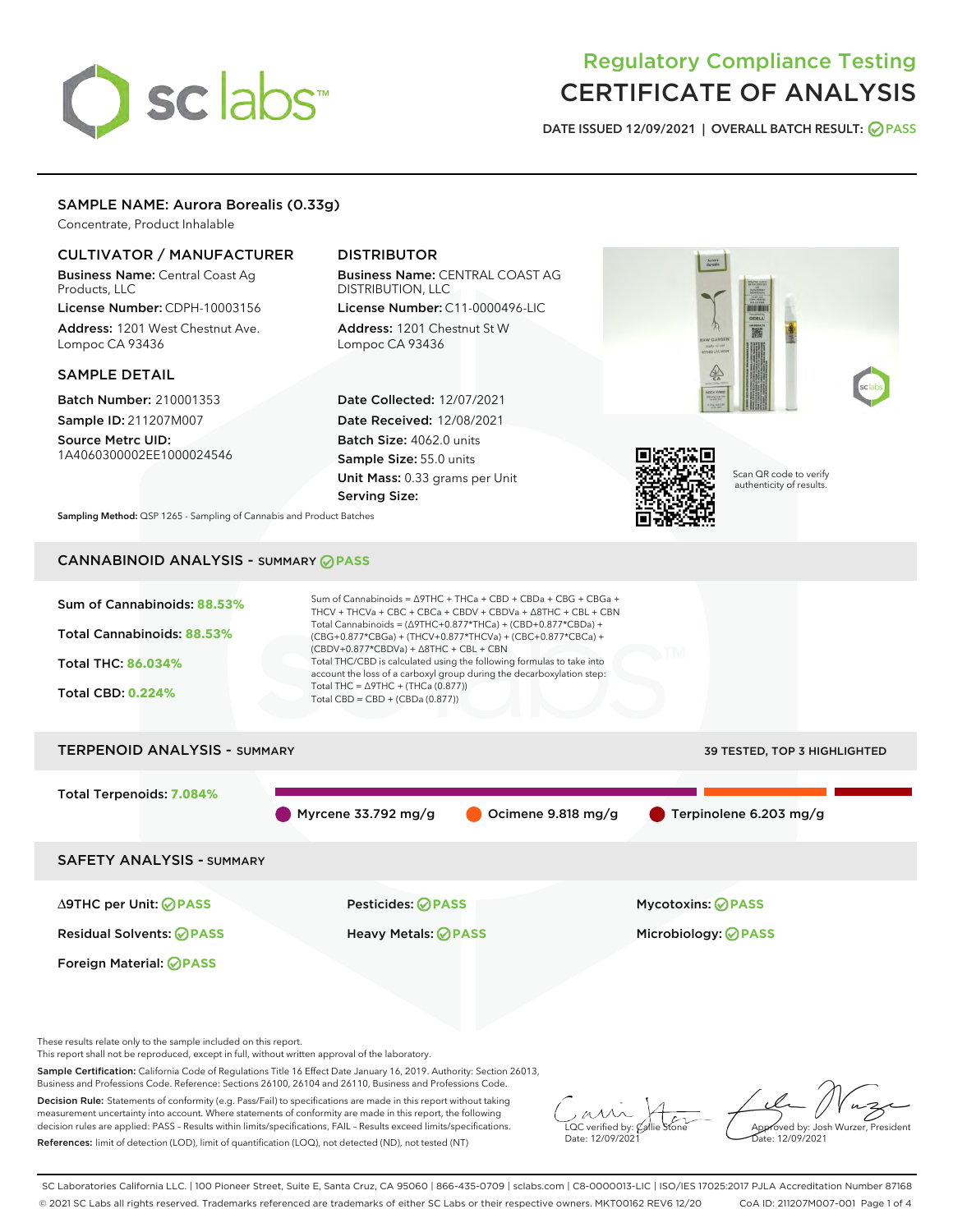



AURORA BOREALIS (0.33G) | DATE ISSUED 12/09/2021 | OVERALL BATCH RESULT: 2 PASS

#### CANNABINOID TEST RESULTS - 12/08/2021 2 PASS

Tested by high-performance liquid chromatography with diode-array detection (HPLC-DAD). **Method:** QSP 1157 - Analysis of Cannabinoids by HPLC-DAD

#### TOTAL CANNABINOIDS: **88.53%**

Total Cannabinoids (Total THC) + (Total CBD) + (Total CBG) + (Total THCV) + (Total CBC) + (Total CBDV) + ∆8THC + CBL + CBN

TOTAL THC: **86.034%** Total THC (∆9THC+0.877\*THCa)

TOTAL CBD: **0.224%**

Total CBD (CBD+0.877\*CBDa)

TOTAL CBG: 1.431% Total CBG (CBG+0.877\*CBGa)

TOTAL THCV: 0.58% Total THCV (THCV+0.877\*THCVa)

TOTAL CBC: ND Total CBC (CBC+0.877\*CBCa)

TOTAL CBDV: ND Total CBDV (CBDV+0.877\*CBDVa)

| <b>COMPOUND</b>  | LOD/LOQ<br>(mg/g)          | <b>MEASUREMENT</b><br><b>UNCERTAINTY</b><br>(mg/g) | <b>RESULT</b><br>(mg/g) | <b>RESULT</b><br>(%) |
|------------------|----------------------------|----------------------------------------------------|-------------------------|----------------------|
| Δ9THC            | 0.06/0.26                  | ±29.596                                            | 860.34                  | 86.034               |
| <b>CBG</b>       | 0.06/0.19                  | ±0.564                                             | 14.31                   | 1.431                |
| <b>THCV</b>      | 0.1/0.2                    | ±0.29                                              | 5.8                     | 0.58                 |
| <b>CBN</b>       | 0.1/0.3                    | ±0.17                                              | 2.6                     | 0.26                 |
| <b>CBD</b>       | 0.07/0.29                  | ±0.104                                             | 2.24                    | 0.224                |
| $\triangle$ 8THC | 0.1 / 0.4                  | N/A                                                | <b>ND</b>               | <b>ND</b>            |
| <b>THCa</b>      | 0.05 / 0.14                | N/A                                                | <b>ND</b>               | <b>ND</b>            |
| <b>THCVa</b>     | 0.07/0.20                  | N/A                                                | <b>ND</b>               | <b>ND</b>            |
| <b>CBDa</b>      | 0.02/0.19                  | N/A                                                | <b>ND</b>               | <b>ND</b>            |
| <b>CBDV</b>      | 0.04 / 0.15                | N/A                                                | <b>ND</b>               | <b>ND</b>            |
| <b>CBDVa</b>     | 0.03/0.53                  | N/A                                                | <b>ND</b>               | <b>ND</b>            |
| <b>CBGa</b>      | 0.1/0.2                    | N/A                                                | <b>ND</b>               | <b>ND</b>            |
| <b>CBL</b>       | 0.06 / 0.24                | N/A                                                | <b>ND</b>               | <b>ND</b>            |
| <b>CBC</b>       | 0.2 / 0.5                  | N/A                                                | <b>ND</b>               | <b>ND</b>            |
| <b>CBCa</b>      | 0.07/0.28                  | N/A                                                | <b>ND</b>               | <b>ND</b>            |
|                  | <b>SUM OF CANNABINOIDS</b> |                                                    | 885.3 mg/g              | 88.53%               |

#### **UNIT MASS: 0.33 grams per Unit**

| ∆9THC per Unit                        | 1120 per-package limit | 283.91 mg/unit  | <b>PASS</b> |
|---------------------------------------|------------------------|-----------------|-------------|
| <b>Total THC per Unit</b>             |                        | 283.91 mg/unit  |             |
| <b>CBD</b> per Unit                   |                        | $0.74$ mg/unit  |             |
| <b>Total CBD per Unit</b>             |                        | $0.74$ mg/unit  |             |
| Sum of Cannabinoids<br>per Unit       |                        | 292.1 mg/unit   |             |
| <b>Total Cannabinoids</b><br>per Unit |                        | $292.2$ mg/unit |             |

#### TERPENOID TEST RESULTS - 12/09/2021

Terpene analysis utilizing gas chromatography-flame ionization detection (GC-FID). **Method:** QSP 1192 - Analysis of Terpenoids by GC-FID

| <b>COMPOUND</b>           | LOD/LOQ<br>(mg/g) | <b>MEASUREMENT</b><br><b>UNCERTAINTY</b><br>(mg/g) | <b>RESULT</b><br>(mg/g)                         | <b>RESULT</b><br>(%) |
|---------------------------|-------------------|----------------------------------------------------|-------------------------------------------------|----------------------|
| <b>Myrcene</b>            | 0.008 / 0.025     | ±0.4359                                            | 33.792                                          | 3.3792               |
| Ocimene                   | 0.011 / 0.038     | ±0.3152                                            | 9.818                                           | 0.9818               |
| <b>Terpinolene</b>        | 0.008 / 0.026     | ±0.1272                                            | 6.203                                           | 0.6203               |
| Limonene                  | 0.005 / 0.016     | ±0.0843                                            | 5.894                                           | 0.5894               |
| $\beta$ Caryophyllene     | 0.004 / 0.012     | ±0.1785                                            | 5.013                                           | 0.5013               |
| $\alpha$ Pinene           | 0.005 / 0.017     | ±0.0159                                            | 1.849                                           | 0.1849               |
| $\beta$ Pinene            | 0.004 / 0.014     | ±0.0189                                            | 1.645                                           | 0.1645               |
| $\alpha$ Humulene         | 0.009 / 0.029     | ±0.0411                                            | 1.279                                           | 0.1279               |
| Linalool                  | 0.009 / 0.032     | ±0.0481                                            | 1.265                                           | 0.1265               |
| trans- $\beta$ -Farnesene | 0.008 / 0.025     | ±0.0272                                            | 0.766                                           | 0.0766               |
| Terpineol                 | 0.016 / 0.055     | ±0.0422                                            | 0.688                                           | 0.0688               |
| Guaiol                    | 0.009 / 0.030     | ±0.0197                                            | 0.417                                           | 0.0417               |
| Fenchol                   | 0.010 / 0.034     | ±0.0150                                            | 0.388                                           | 0.0388               |
| Valencene                 | 0.009 / 0.030     | ±0.0197                                            | 0.286                                           | 0.0286               |
| <b>Nerolidol</b>          | 0.009 / 0.028     | ±0.0138                                            | 0.220                                           | 0.0220               |
| $\alpha$ Phellandrene     | 0.006 / 0.020     | ±0.0030                                            | 0.217                                           | 0.0217               |
| 3 Carene                  | 0.005 / 0.018     | ±0.0024                                            | 0.170                                           | 0.0170               |
| $\alpha$ Terpinene        | 0.005 / 0.017     | ±0.0023                                            | 0.153                                           | 0.0153               |
| Caryophyllene<br>Oxide    | 0.010/0.033       | ±0.0057                                            | 0.124                                           | 0.0124               |
| Camphene                  | 0.005 / 0.015     | ±0.0013                                            | 0.111                                           | 0.0111               |
| $\gamma$ Terpinene        | 0.006 / 0.018     | ±0.0019                                            | 0.109                                           | 0.0109               |
| <b>Borneol</b>            | 0.005 / 0.016     | ±0.0039                                            | 0.092                                           | 0.0092               |
| $\alpha$ Cedrene          | 0.005 / 0.016     | ±0.0026                                            | 0.087                                           | 0.0087               |
| $\alpha$ Bisabolol        | 0.008 / 0.026     | ±0.0040                                            | 0.075                                           | 0.0075               |
| Fenchone                  | 0.009 / 0.028     | ±0.0017                                            | 0.059                                           | 0.0059               |
| Citronellol               | 0.003 / 0.010     | ±0.0015                                            | 0.031                                           | 0.0031               |
| Sabinene                  | 0.004 / 0.014     | ±0.0004                                            | 0.030                                           | 0.0030               |
| Eucalyptol                | 0.006 / 0.018     | ±0.0007                                            | 0.028                                           | 0.0028               |
| p-Cymene                  | 0.005 / 0.016     | ±0.0005                                            | 0.020                                           | 0.0020               |
| Geraniol                  | 0.002 / 0.007     | ±0.0005                                            | 0.011                                           | 0.0011               |
| Sabinene Hydrate          | 0.006 / 0.022     | N/A                                                | <loq< th=""><th><loq< th=""></loq<></th></loq<> | <loq< th=""></loq<>  |
| Nerol                     | 0.003 / 0.011     | N/A                                                | 100                                             | <loq< th=""></loq<>  |
| (-)-Isopulegol            | 0.005 / 0.016     | N/A                                                | <b>ND</b>                                       | ND                   |
| Camphor                   | 0.006 / 0.019     | N/A                                                | ND                                              | ND                   |
| Isoborneol                | 0.004 / 0.012     | N/A                                                | ND                                              | ND                   |
| Menthol                   | 0.008 / 0.025     | N/A                                                | ND                                              | ND                   |
| $R-(+)$ -Pulegone         | 0.003 / 0.011     | N/A                                                | <b>ND</b>                                       | ND                   |
| <b>Geranyl Acetate</b>    | 0.004 / 0.014     | N/A                                                | ND                                              | ND                   |
| Cedrol                    | 0.008 / 0.027     | N/A                                                | <b>ND</b>                                       | ND                   |
| <b>TOTAL TERPENOIDS</b>   |                   |                                                    | 70.840 mg/g                                     | 7.084%               |

SC Laboratories California LLC. | 100 Pioneer Street, Suite E, Santa Cruz, CA 95060 | 866-435-0709 | sclabs.com | C8-0000013-LIC | ISO/IES 17025:2017 PJLA Accreditation Number 87168 © 2021 SC Labs all rights reserved. Trademarks referenced are trademarks of either SC Labs or their respective owners. MKT00162 REV6 12/20 CoA ID: 211207M007-001 Page 2 of 4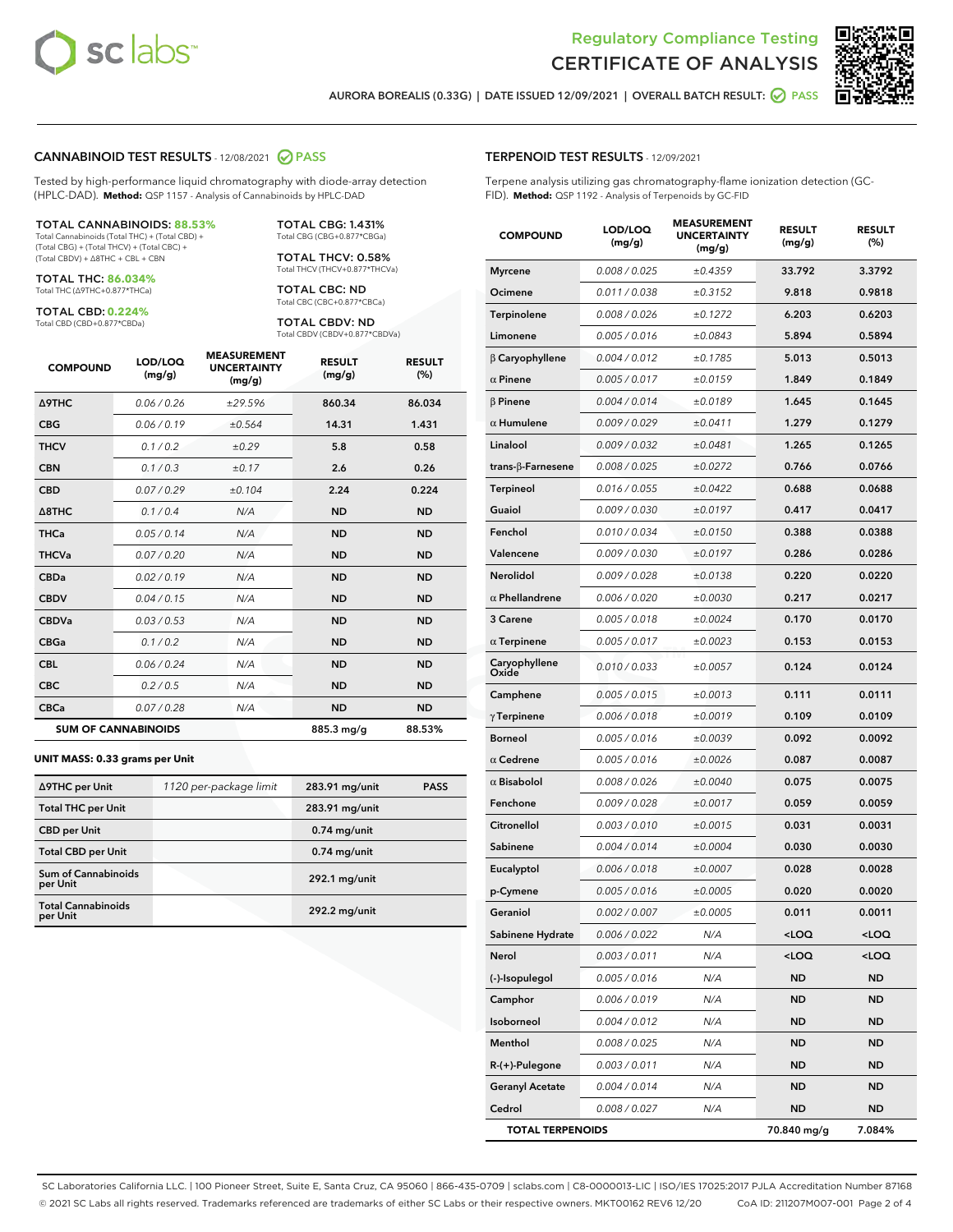



AURORA BOREALIS (0.33G) | DATE ISSUED 12/09/2021 | OVERALL BATCH RESULT: @ PASS

# CATEGORY 1 PESTICIDE TEST RESULTS - 12/09/2021 @ PASS

Pesticide and plant growth regulator analysis utilizing high-performance liquid chromatography-mass spectrometry (HPLC-MS) or gas chromatography-mass spectrometry (GC-MS). \*GC-MS utilized where indicated. **Method:** QSP 1212 - Analysis of Pesticides and Mycotoxins by LC-MS or QSP 1213 - Analysis of Pesticides by GC-MS

| <b>COMPOUND</b>             | LOD/LOQ<br>$(\mu g/g)$ | <b>ACTION</b><br><b>LIMIT</b><br>$(\mu g/g)$ | <b>MEASUREMENT</b><br><b>UNCERTAINTY</b><br>$(\mu g/g)$ | <b>RESULT</b><br>$(\mu g/g)$ | <b>RESULT</b> |
|-----------------------------|------------------------|----------------------------------------------|---------------------------------------------------------|------------------------------|---------------|
| Aldicarb                    | 0.03/0.08              | $\ge$ LOD                                    | N/A                                                     | <b>ND</b>                    | <b>PASS</b>   |
| Carbofuran                  | 0.02 / 0.05            | $\geq$ LOD                                   | N/A                                                     | <b>ND</b>                    | <b>PASS</b>   |
| Chlordane*                  | 0.03 / 0.08            | $\ge$ LOD                                    | N/A                                                     | <b>ND</b>                    | <b>PASS</b>   |
| Chlorfenapyr*               | 0.03/0.10              | $\geq$ LOD                                   | N/A                                                     | <b>ND</b>                    | <b>PASS</b>   |
| Chlorpyrifos                | 0.02 / 0.06            | $\geq$ LOD                                   | N/A                                                     | <b>ND</b>                    | <b>PASS</b>   |
| Coumaphos                   | 0.02 / 0.07            | $\ge$ LOD                                    | N/A                                                     | <b>ND</b>                    | <b>PASS</b>   |
| Daminozide                  | 0.02 / 0.07            | $\ge$ LOD                                    | N/A                                                     | <b>ND</b>                    | <b>PASS</b>   |
| <b>DDVP</b><br>(Dichlorvos) | 0.03/0.09              | $>$ LOD                                      | N/A                                                     | <b>ND</b>                    | <b>PASS</b>   |
| Dimethoate                  | 0.03 / 0.08            | $\ge$ LOD                                    | N/A                                                     | <b>ND</b>                    | <b>PASS</b>   |
| Ethoprop(hos)               | 0.03/0.10              | $\ge$ LOD                                    | N/A                                                     | <b>ND</b>                    | <b>PASS</b>   |
| Etofenprox                  | 0.02/0.06              | $>$ LOD                                      | N/A                                                     | <b>ND</b>                    | <b>PASS</b>   |
| Fenoxycarb                  | 0.03/0.08              | $\ge$ LOD                                    | N/A                                                     | <b>ND</b>                    | <b>PASS</b>   |
| Fipronil                    | 0.03/0.08              | $>$ LOD                                      | N/A                                                     | <b>ND</b>                    | <b>PASS</b>   |
| Imazalil                    | 0.02 / 0.06            | $\ge$ LOD                                    | N/A                                                     | <b>ND</b>                    | <b>PASS</b>   |
| Methiocarb                  | 0.02 / 0.07            | $\ge$ LOD                                    | N/A                                                     | <b>ND</b>                    | <b>PASS</b>   |
| Methyl<br>parathion         | 0.03/0.10              | $>$ LOD                                      | N/A                                                     | <b>ND</b>                    | <b>PASS</b>   |
| <b>Mevinphos</b>            | 0.03/0.09              | $>$ LOD                                      | N/A                                                     | <b>ND</b>                    | <b>PASS</b>   |
| Paclobutrazol               | 0.02 / 0.05            | $\ge$ LOD                                    | N/A                                                     | <b>ND</b>                    | <b>PASS</b>   |
| Propoxur                    | 0.03/0.09              | $\ge$ LOD                                    | N/A                                                     | <b>ND</b>                    | <b>PASS</b>   |
| Spiroxamine                 | 0.03 / 0.08            | $\ge$ LOD                                    | N/A                                                     | <b>ND</b>                    | <b>PASS</b>   |
| Thiacloprid                 | 0.03/0.10              | $\ge$ LOD                                    | N/A                                                     | <b>ND</b>                    | <b>PASS</b>   |

#### CATEGORY 2 PESTICIDE TEST RESULTS - 12/09/2021 @ PASS

| <b>COMPOUND</b>          | LOD/LOO<br>$(\mu g/g)$ | <b>ACTION</b><br>LIMIT<br>$(\mu g/g)$ | <b>MEASUREMENT</b><br><b>UNCERTAINTY</b><br>$(\mu g/g)$ | <b>RESULT</b><br>$(\mu g/g)$ | <b>RESULT</b> |
|--------------------------|------------------------|---------------------------------------|---------------------------------------------------------|------------------------------|---------------|
| Abamectin                | 0.03/0.10              | 0.1                                   | N/A                                                     | <b>ND</b>                    | <b>PASS</b>   |
| Acephate                 | 0.02/0.07              | 0.1                                   | N/A                                                     | <b>ND</b>                    | <b>PASS</b>   |
| Acequinocyl              | 0.02/0.07              | 0.1                                   | N/A                                                     | <b>ND</b>                    | <b>PASS</b>   |
| Acetamiprid              | 0.02/0.05              | 0.1                                   | N/A                                                     | <b>ND</b>                    | <b>PASS</b>   |
| Azoxystrobin             | 0.02/0.07              | 0.1                                   | N/A                                                     | <b>ND</b>                    | <b>PASS</b>   |
| <b>Bifenazate</b>        | 0.01/0.04              | 0.1                                   | N/A                                                     | <b>ND</b>                    | <b>PASS</b>   |
| <b>Bifenthrin</b>        | 0.02 / 0.05            | 3                                     | N/A                                                     | <b>ND</b>                    | <b>PASS</b>   |
| <b>Boscalid</b>          | 0.03/0.09              | 0.1                                   | N/A                                                     | <b>ND</b>                    | <b>PASS</b>   |
| Captan                   | 0.19/0.57              | 0.7                                   | N/A                                                     | <b>ND</b>                    | <b>PASS</b>   |
| Carbaryl                 | 0.02/0.06              | 0.5                                   | N/A                                                     | <b>ND</b>                    | <b>PASS</b>   |
| Chlorantranilip-<br>role | 0.04/0.12              | 10                                    | N/A                                                     | <b>ND</b>                    | <b>PASS</b>   |
| Clofentezine             | 0.03/0.09              | 0.1                                   | N/A                                                     | <b>ND</b>                    | <b>PASS</b>   |

# CATEGORY 2 PESTICIDE TEST RESULTS - 12/09/2021 continued

| <b>COMPOUND</b>               | LOD/LOQ<br>(µg/g) | <b>ACTION</b><br><b>LIMIT</b><br>(µg/g) | <b>MEASUREMENT</b><br><b>UNCERTAINTY</b><br>$(\mu g/g)$ | <b>RESULT</b><br>(µg/g) | <b>RESULT</b> |
|-------------------------------|-------------------|-----------------------------------------|---------------------------------------------------------|-------------------------|---------------|
| Cyfluthrin                    | 0.12 / 0.38       | $\overline{c}$                          | N/A                                                     | <b>ND</b>               | <b>PASS</b>   |
| Cypermethrin                  | 0.11 / 0.32       | 1                                       | N/A                                                     | <b>ND</b>               | <b>PASS</b>   |
| Diazinon                      | 0.02 / 0.05       | 0.1                                     | N/A                                                     | <b>ND</b>               | <b>PASS</b>   |
| Dimethomorph                  | 0.03 / 0.09       | 2                                       | N/A                                                     | ND                      | <b>PASS</b>   |
| Etoxazole                     | 0.02 / 0.06       | 0.1                                     | N/A                                                     | <b>ND</b>               | <b>PASS</b>   |
| Fenhexamid                    | 0.03 / 0.09       | 0.1                                     | N/A                                                     | ND                      | <b>PASS</b>   |
| Fenpyroximate                 | 0.02 / 0.06       | 0.1                                     | N/A                                                     | <b>ND</b>               | <b>PASS</b>   |
| Flonicamid                    | 0.03 / 0.10       | 0.1                                     | N/A                                                     | ND                      | <b>PASS</b>   |
| Fludioxonil                   | 0.03 / 0.10       | 0.1                                     | N/A                                                     | <b>ND</b>               | <b>PASS</b>   |
| Hexythiazox                   | 0.02 / 0.07       | 0.1                                     | N/A                                                     | ND                      | <b>PASS</b>   |
| Imidacloprid                  | 0.04 / 0.11       | 5                                       | N/A                                                     | ND                      | <b>PASS</b>   |
| Kresoxim-methyl               | 0.02 / 0.07       | 0.1                                     | N/A                                                     | <b>ND</b>               | <b>PASS</b>   |
| <b>Malathion</b>              | 0.03 / 0.09       | 0.5                                     | N/A                                                     | ND                      | <b>PASS</b>   |
| Metalaxyl                     | 0.02 / 0.07       | $\overline{c}$                          | N/A                                                     | ND                      | <b>PASS</b>   |
| Methomyl                      | 0.03 / 0.10       | 1                                       | N/A                                                     | <b>ND</b>               | <b>PASS</b>   |
| Myclobutanil                  | 0.03 / 0.09       | 0.1                                     | N/A                                                     | ND                      | <b>PASS</b>   |
| Naled                         | 0.02 / 0.07       | 0.1                                     | N/A                                                     | ND                      | <b>PASS</b>   |
| Oxamyl                        | 0.04 / 0.11       | 0.5                                     | N/A                                                     | ND                      | <b>PASS</b>   |
| Pentachloronitro-<br>benzene* | 0.03 / 0.09       | 0.1                                     | N/A                                                     | ND                      | <b>PASS</b>   |
| Permethrin                    | 0.04 / 0.12       | 0.5                                     | N/A                                                     | <b>ND</b>               | <b>PASS</b>   |
| Phosmet                       | 0.03/0.10         | 0.1                                     | N/A                                                     | ND                      | <b>PASS</b>   |
| Piperonylbu-<br>toxide        | 0.02 / 0.07       | 3                                       | N/A                                                     | ND                      | <b>PASS</b>   |
| Prallethrin                   | 0.03 / 0.08       | 0.1                                     | N/A                                                     | <b>ND</b>               | <b>PASS</b>   |
| Propiconazole                 | 0.02 / 0.07       | 0.1                                     | N/A                                                     | ND                      | <b>PASS</b>   |
| Pyrethrins                    | 0.04 / 0.12       | 0.5                                     | N/A                                                     | ND                      | <b>PASS</b>   |
| Pyridaben                     | 0.02 / 0.07       | 0.1                                     | N/A                                                     | ND                      | <b>PASS</b>   |
| Spinetoram                    | 0.02 / 0.07       | 0.1                                     | N/A                                                     | ND                      | <b>PASS</b>   |
| Spinosad                      | 0.02 / 0.07       | 0.1                                     | N/A                                                     | ND                      | <b>PASS</b>   |
| Spiromesifen                  | 0.02 / 0.05       | 0.1                                     | N/A                                                     | ND                      | <b>PASS</b>   |
| Spirotetramat                 | 0.02 / 0.06       | 0.1                                     | N/A                                                     | ND                      | <b>PASS</b>   |
| Tebuconazole                  | 0.02 / 0.07       | 0.1                                     | N/A                                                     | ND                      | <b>PASS</b>   |
| Thiamethoxam                  | 0.03 / 0.10       | 5                                       | N/A                                                     | ND                      | <b>PASS</b>   |
| Trifloxystrobin               | 0.03 / 0.08       | 0.1                                     | N/A                                                     | <b>ND</b>               | <b>PASS</b>   |

SC Laboratories California LLC. | 100 Pioneer Street, Suite E, Santa Cruz, CA 95060 | 866-435-0709 | sclabs.com | C8-0000013-LIC | ISO/IES 17025:2017 PJLA Accreditation Number 87168 © 2021 SC Labs all rights reserved. Trademarks referenced are trademarks of either SC Labs or their respective owners. MKT00162 REV6 12/20 CoA ID: 211207M007-001 Page 3 of 4